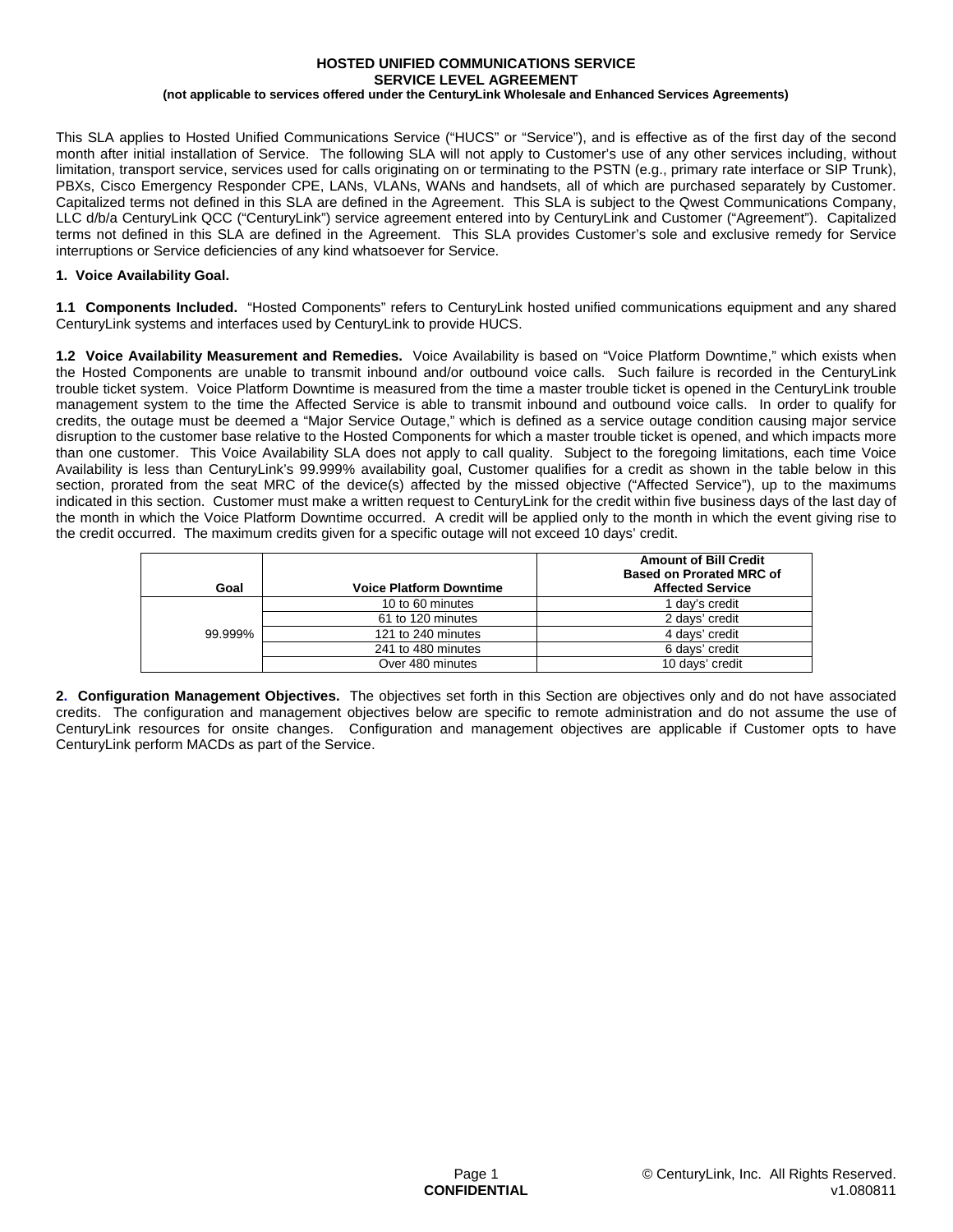### **HOSTED UNIFIED COMMUNICATIONS SERVICE SERVICE LEVEL AGREEMENT**

**(not applicable to services offered under the CenturyLink Wholesale and Enhanced Services Agreements)**

| <b>Configuration Management</b>      | Performance/Timeframe                                                                                                                                                                                                                                                                                                                                                                                                                |  |  |  |  |
|--------------------------------------|--------------------------------------------------------------------------------------------------------------------------------------------------------------------------------------------------------------------------------------------------------------------------------------------------------------------------------------------------------------------------------------------------------------------------------------|--|--|--|--|
| Bulk User/IP Phone Addition          | Assignment of IP Phones to specific profiles will be done at a rate of 500 requests per week and require one<br>week to process. CenturyLink will provide a bulk user template to record needed additions.                                                                                                                                                                                                                           |  |  |  |  |
| Bulk User/IP Phone Change            | Large changes of users to move them to a new profile or enable a change are done at 500 users per request<br>per week and are performed in 48 hours. CenturyLink will provide a bulk user template to record needed<br>changes.                                                                                                                                                                                                      |  |  |  |  |
| Bulk User/IP Phone Deletion          | Users or machines are deleted at a rate of 500 changes per week per request and are performed within 48<br>hours.                                                                                                                                                                                                                                                                                                                    |  |  |  |  |
| Normal User/IP Phone Addition        | Up to 50 users/IP Phones per day per request will be added in 48 hours.                                                                                                                                                                                                                                                                                                                                                              |  |  |  |  |
| Normal User/IP Phone Change          | Up to 50 users/IP Phones per day per request will be changed in 24 hours.                                                                                                                                                                                                                                                                                                                                                            |  |  |  |  |
| Normal User/IP Phone Deletion        | Up to 50 users/IP Phones per day per request will be deleted in 24 hours.                                                                                                                                                                                                                                                                                                                                                            |  |  |  |  |
| Emergency User/IP Phone Addition     | Up to 5 users/IP Phones per day per request will be added in 8 hours.                                                                                                                                                                                                                                                                                                                                                                |  |  |  |  |
| Emergency User/IP Phone Change       | Up to 5 users/IP Phones per day per request will be change in 2 hours.                                                                                                                                                                                                                                                                                                                                                               |  |  |  |  |
| Emergency User/IP Phone Deletion     | Up to 5 users/IP Phones per day per request will be deleted upon call and no more than 2 hours.                                                                                                                                                                                                                                                                                                                                      |  |  |  |  |
| Policy Addition                      | Up to 5 policies will be added per day with request processed in 8 hours.                                                                                                                                                                                                                                                                                                                                                            |  |  |  |  |
| <b>Modify Existing Policy</b>        | Up to 5 policies will be modified per day with changes processed in 8 hours.                                                                                                                                                                                                                                                                                                                                                         |  |  |  |  |
| Policy Deletion                      | Up to 5 policies will be deleted per day with removal processed in 8 hours.                                                                                                                                                                                                                                                                                                                                                          |  |  |  |  |
| <b>Emergency Policy Modification</b> | Up to 2 policies changes per day will be processed in less than 2 hours.                                                                                                                                                                                                                                                                                                                                                             |  |  |  |  |
| Back-up and Restoral*                | CenturyLink will store and maintain the last three configurations and previous two releases of software for<br>restoral purposes. Customer may be required to assist and execute early function to restore system to<br>remote management capability. * Unless specifically requested that CenturyLink provide the back-up solution,<br>CenturyLink assumes use of customer provided server, tape drive, etc. as needed for back-up. |  |  |  |  |

**3. Managed Component SLAs.** Upon Customer's written request to CenturyLink, made within five business days of the last day of the month in which the relevant configuration and management was not met, Customer will be entitled to the service credits as a percentage credit set forth below, prorated from the monthly fees of the Affected Service.

| Area                            | Performance/Timeframe                                                                                                                                                                                                                                                                                                                                                                | <b>Credit</b> | <b>Escalation (SM, DIR, GM)</b>                                  |  |  |
|---------------------------------|--------------------------------------------------------------------------------------------------------------------------------------------------------------------------------------------------------------------------------------------------------------------------------------------------------------------------------------------------------------------------------------|---------------|------------------------------------------------------------------|--|--|
| <b>Remote Sites</b>             |                                                                                                                                                                                                                                                                                                                                                                                      |               |                                                                  |  |  |
| Phone                           | Diagnose failure within 4 hours of ticket being opened.<br>Ship replacement next business day provided replacement is processed by<br>3PM. Customer returns broken phone to CenturyLink. Only applicable if<br>CenturyLink provides the phone as part of the Service. Not applicable if like-<br>kind onsite spares have been provided and are available to replace broken<br>phone. | $1\%$         | Diag. - (2Hrs, 4Hrs, 24Hrs)<br>Restore - (24Hrs, 48Hrs, 72Hrs)   |  |  |
| Call Manager/<br>Gateway        | Diagnose failure or attempt rebuild within 1 hour of CenturyLink detection or<br>ticket being opened.<br>Ship replacement system next available air freight to destination. Ship<br>replacement only applicable if CenturyLink provides a dedicated Call<br>Manager and/or Gateway as a part of the Service.                                                                         | 5%            | Diag. - (30Min, 1Hr, 2Hrs)<br>Restore - (24 Hrs. 36 Hrs, 48 Hrs) |  |  |
| <b>Voice Mail</b>               | Diagnose failure or attempt rebuild within 1 hour of CenturyLink detection or<br>ticket being opened.<br>Ship replacement system next available air freight to destination. Only<br>applicable if CenturyLink provides a dedicated Voice Mail system as a part<br>of the Service                                                                                                     | 5%            | Diag. - (30Min, 1Hr, 2Hrs)<br>Restore - (24 Hrs. 36 Hrs, 48 Hrs) |  |  |
| <b>Headquarters/ Main Sites</b> |                                                                                                                                                                                                                                                                                                                                                                                      |               |                                                                  |  |  |
| Phone                           | Diagnose failure within 2 Hrs, replace IP phone from customer on-site pool.<br>Customer returns broken phone to CenturyLink.                                                                                                                                                                                                                                                         | $1\%$         | Diag. - (1Hrs, 2Hrs, 4Hrs)<br>Restore - (2Hrs, 4Hrs, 8Hrs)       |  |  |
| Call Manager/<br>Gateway        | Diagnose failure or attempt rebuild within 1 hour, allow back-up systems to<br>sustain load during restoral.<br>Ship replacement system next available air freight to destination. Only<br>applicable if CenturyLink provides a dedicated Call Manager and/or<br>Gateway as part of the Service.                                                                                     | 3%            | Diag. - (30Min, 1Hr, 2Hrs)<br>Restore - (24 Hrs. 36 Hrs, 48 Hrs) |  |  |
| Voice Mail                      | Diagnose failure or attempt rebuild within 1 hour.<br>Ship replacement system next available air freight to destination. Only<br>applicable if CenturyLink provides a dedicated voice mail system as part of<br>the Service.                                                                                                                                                         | 3%            | Diag. - (30Min, 1Hr, 2Hrs)<br>Restore - (24 Hrs. 36 Hrs, 48 Hrs) |  |  |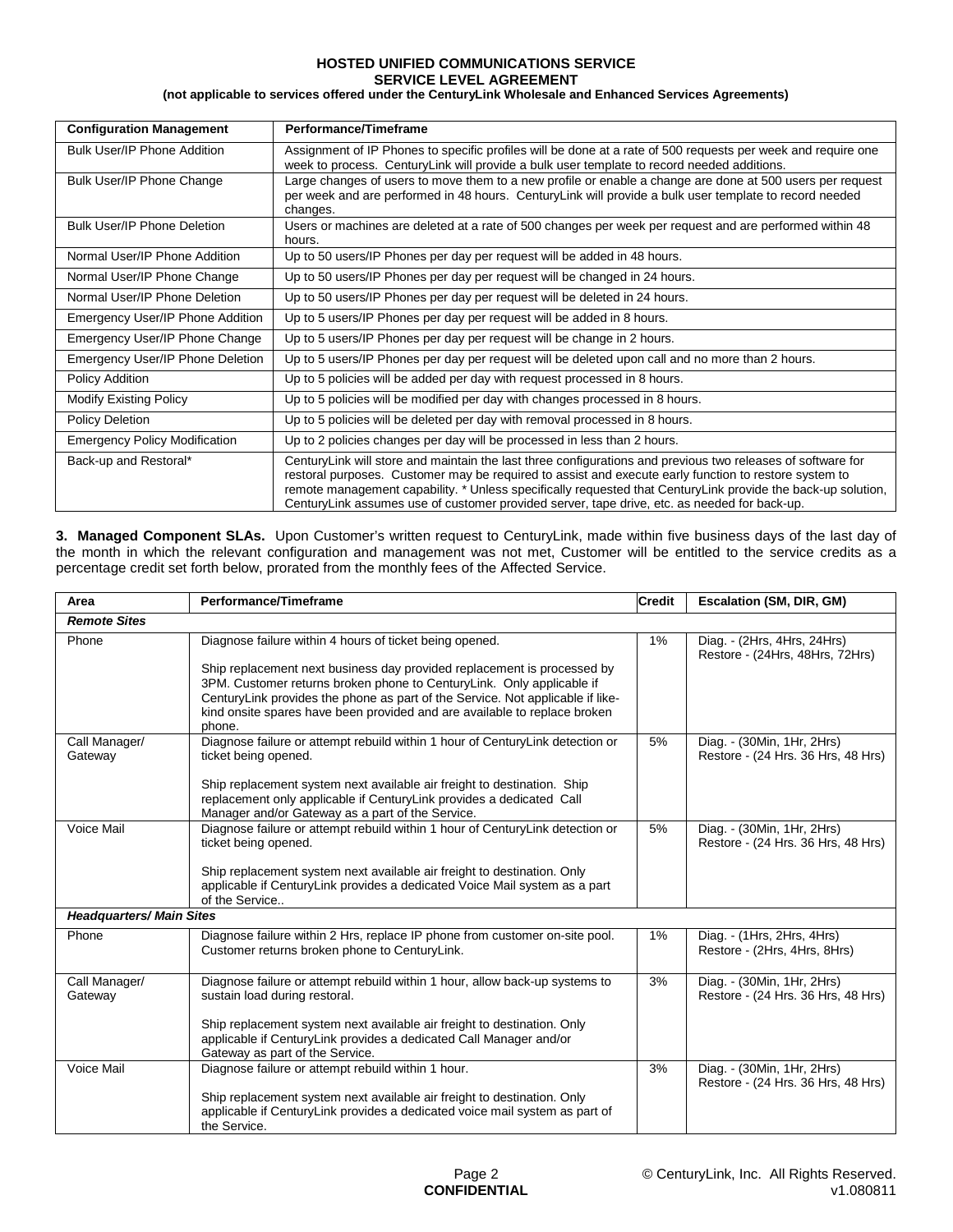#### **HOSTED UNIFIED COMMUNICATIONS SERVICE SERVICE LEVEL AGREEMENT**

## **(not applicable to services offered under the CenturyLink Wholesale and Enhanced Services Agreements)**

| <b>Performance Management</b> |                                                                                                                                                                                                             |       |                                                           |  |  |
|-------------------------------|-------------------------------------------------------------------------------------------------------------------------------------------------------------------------------------------------------------|-------|-----------------------------------------------------------|--|--|
| Call Quality Basic            | Diagnose cause within 4 hours of Century Link detection or a ticket being<br>opened, present plan to change management within 8 hours                                                                       | 1%    | Diag. - (2Hrs, 4Hrs, 24Hrs)<br>Plan- (4Hrs, 8Hrs, 24Hrs)  |  |  |
| <b>Call Quality Severe</b>    | Diagnose cause within 1 hour of CenturyLink detection or a ticket being<br>opened, present plan to change management within 2 hours                                                                         | 3%    | Diag. - (30Min, 1Hr, 2Hrs)<br>Restore - (1Hr, 2Hrs, 4Hrs) |  |  |
| <b>Call Routing Basic</b>     | Diagnose cause within 4 hours of CenturyLink detection or a ticket being<br>opened, present plan to change management within 8 hours                                                                        | $1\%$ | Diag. - (2Hrs, 4Hrs, 24Hrs)<br>Plan- (4Hrs, 8Hrs, 24Hrs)  |  |  |
| <b>Call Routing Severe</b>    | Diagnose cause within 1 hour of CenturyLink detection or a ticket being<br>opened, present plan to change management within 2 hours                                                                         | 3%    | Diag. - (30Min, 1Hr, 2Hrs)<br>Restore - (1Hr, 2Hrs, 4Hrs) |  |  |
| <b>Change Management</b>      |                                                                                                                                                                                                             |       |                                                           |  |  |
| <b>Basic Changes</b>          | Process bulk and normal change requested at capacities sited in<br>Configuration Management. Applicable if Customer opts to have<br>CenturyLink perform MACDs as part of the Service.                       | 1%    | Director - 1x interval<br>VP - 2x interval                |  |  |
| <b>Urgent Changes</b>         | Process urgent change request at capacity and intervals cited in<br>Configuration Management Applicable if Customer opts to have<br>CenturyLink perform MACDs as part of the service.                       | 3%    | Director - 1x interval<br>VP - 2x interval                |  |  |
| <b>Security Management</b>    |                                                                                                                                                                                                             |       |                                                           |  |  |
| <b>Basic Events</b>           | Post all security events involving attempted attack that have minimal<br>performance impact or failed attacks to portal within 10 minutes of<br>CenturyLink detection or a ticket being opened.             | 3%    | 10 Min, 30 Min, 2 hrs                                     |  |  |
| <b>Urgent Incidents</b>       | Identify and engage Customer in the event of successful attacks or<br>suspected events within 30 minutes of determination by analyst. Dependent<br>on availability of Customer-provided emergency contacts. | 5%    | 30 Min, 1Hr, 4 hrs                                        |  |  |

**4. CenturyLink Supplied Customer Premises Equipment Failure.** Customer's sole remedy for failure of the CenturyLink-Supplied CPE at a Customer premises (equipment other than Hosted Components that is provided by CenturyLink for use by Customer solely in connection with the Service) will be repair or replacement of such CenturyLink-Supplied CPE. If repair or replacement of the CenturyLink-Supplied CPE is not reasonably practical, CenturyLink will notify Customer and Customer may terminate the Service upon 10 business days prior written notice to CenturyLink. In the event of a hardware failure, CenturyLink will supply a replacement system from existing inventory subject to reasonable availability. Inventory will be maintained consistent with vendor recommendations. If the failure occurs and is reported during business hours (9:00 AM to 5:30 PM Eastern Time Monday through Thursday, 9:00 AM to 4:30 PM Eastern Time Friday) CenturyLink will replace the failed system by the end of the next business day for domestic locations. If the failure occurs after-hours, the replacement CPE will be shipped within two business days. From time to time, CenturyLink may require that the site contact provide assistance and physically access the firewall console and type in commands as instructed by a CenturyLink engineer. All instructions will be conducted in the English language.

**5. Customer Supplied CPE.** In the event that CenturyLink's customer supplies CPE as an actively managed component of the Service, CenturyLink will attempt to diagnose and restore as outlined in the SLA above. However, should the customer-supplied CPE need replacement, CenturyLink will notify customer of it's inability to repair and the need for the customer to coordinate replacement per their pre-existing CPE maintenance agreement (if any). In this scenario, SLA's for replacement and subsequent restoral of service will not apply. If customer supplied CPE requires pre-staging and on-site installation to restore service, this will be billed on a time and materials basis at current rates.

**6. Maintenance Windows.** CenturyLink will make every effort to perform maintenance during customer-defined maintenance windows. In the absence of customer-defined maintenance windows, Service maintenance will be performed as set forth in the CenturyLink IQ™ Networking SLA. In addition, CenturyLink requires that Customer provide to CenturyLink a three-hour maintenance window each month for CenturyLink to perform system upgrades including, but not limited to, loading new monitoring utilities and exchanging hardware. Any objective or goal that is missed because of such system upgrades will not be eligible for SLA credits. System upgrades may occur outside of the three-hour maintenance window upon permission from Customer's designated site contacts. Should maintenance windows default to those identified in the CenturyLink IQ Networking SLA, CenturyLink may change the maintenance window times upon posting to the website or other notice to Customer.

**7. Service Credit Exceptions; Maximum Credits.** Service credits will not be available in cases where the goal is not met as a result of: (a) the negligence, acts, or omissions of Customer, its employees, contractors, agents, or its end users, including, without limitation, Customer sharing of administrative access with CenturyLink or failure to comply with the terms of the Service Exhibit; further, time elapsed due to non-responsiveness from Customer will be deducted from trouble ticket timelines when used in the calculation of SLAs, (b) the failure or malfunction of equipment, applications, or systems not owned or controlled by CenturyLink; (c) circumstances or causes beyond the control of CenturyLink, including instances of Force Majeure; (d) scheduled service maintenance, alteration, or implementation; (e) the unavailability of required Customer personnel, including as a result of failure to provide CenturyLink with accurate, current contact information; or (f) Customer's failure to provide CenturyLink with remote and/or on-site access to covered devices. In the event that Customer is entitled to multiple credits under this SLA arising from the same event, such credits will not be cumulative and Customer will be entitled to receive only the highest maximum single credit available for such event (e.g. Customer will